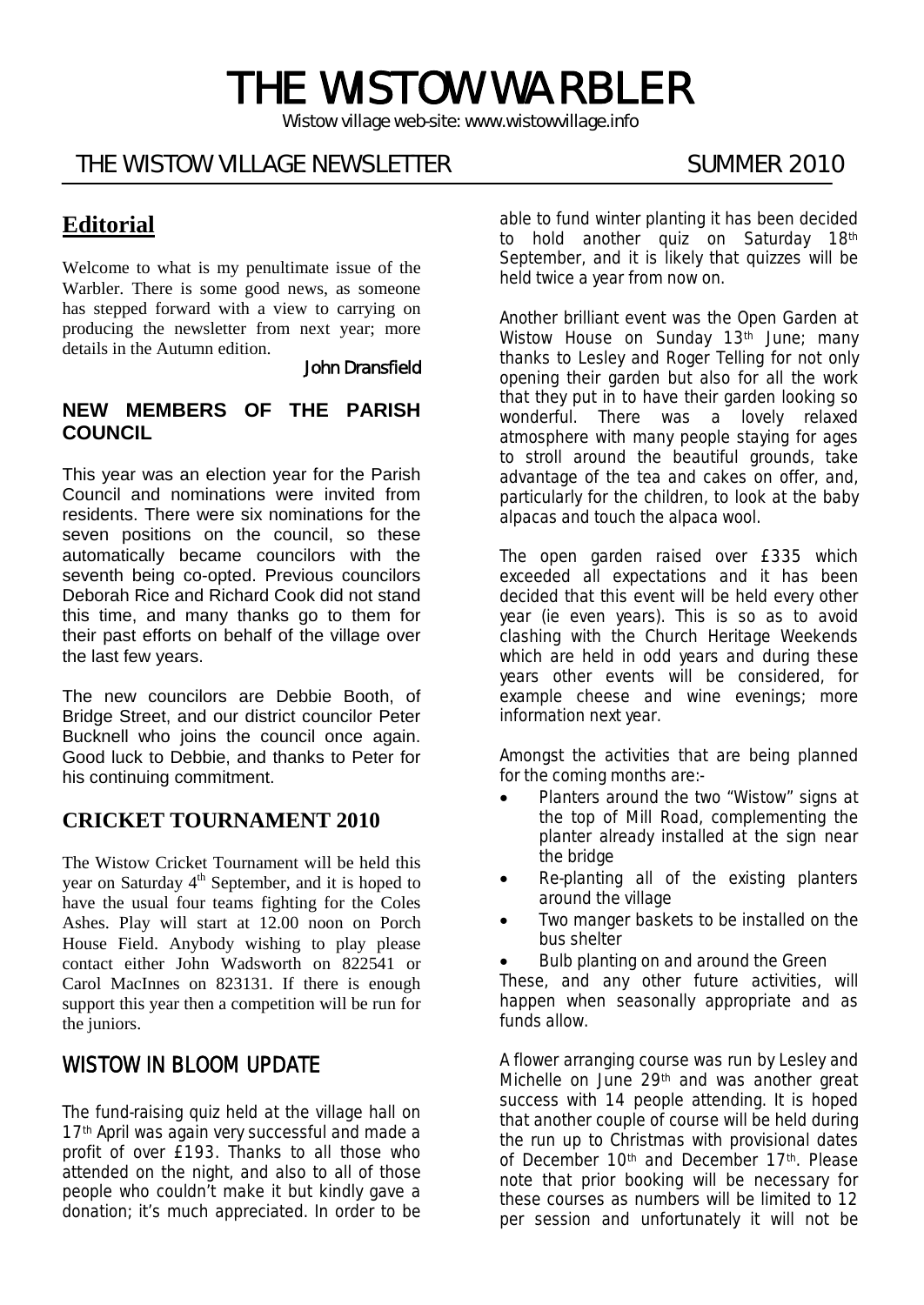possible to accommodate those who do not pre book.

Once again, a big thank you to Lesley Telling for her energy and initiative in continuing with Wistow in Bloom, and to both Lesley and Roger for their generosity in sharing their garden. Don't forget that volunteers are always very welcome to help with various future activities, both fund-raising and hands-on, which are all for the benefit of everyone in our village. For more information phone Lesley on 823553 or speak to any of the other members of the organizing group (Tricia Elton, Jill Wadsworth, Chris Bentley, Sue Green, Jenny Head and John Dransfield).

# **UPDATE FROM OUR LOCAL POLICING TEAM**

Foot Patrol Surgeries are now being held in our local towns and villages by our PCSOs. The next ones planned for Wistow are: July 28<sup>th</sup>, 7-8 pm; September  $8<sup>th</sup>$ , 7-8 pm; and January  $5<sup>th</sup>$  2011, 2-3 pm. During these surgeries our PCSOs will walk round the village and will stop to chat to anyone they meet about any aspects of local policing that people want to raise. Look out for them on these dates if there is anything you want to ask or you have any points to make.

Information is now available on the Cambs police website about the Rural Community Action Team (RCAT). This is a county-wide resource and deals specifically with crime and disorder in the rural areas of Cambridgeshire. The team is made up of both PCs and PCSOs who are committed to dealing with issues that affect rural communities. These can include anything from the theft of £100,000 plant machinery, hare coursing, flytipping, right through to dealing with illegal raves. They work alongside your local neighbourhood policing team to tackle crime and anti-social behaviour in rural areas. To find out more about the Rural Community Action team and what they've been doing recently you should visit https://www.cambs.police.uk/about/rcat/

Earlier in the year you may have noticed a number of police vehicles on several of the county's major routes. This was due to a national ANPR (Automatic Number Plate Recognition) day of action. More than 100 officers took part in the Cambridgeshire operation supported by colleagues from Hertfordshire, Bedfordshire, Suffolk, Essex and Norfolk. More than 34,000 vehicles went through the ANPR cameras, with 3% of those scanned being 'hits' for criminality or motoring offences.

NPR works by scanning number plates, this is then cross checked within 1.5 seconds with data on the Police National Computer. It checks to see if the vehicle is taxed, insured or wanted in connection with a crime. When a marker comes up on a vehicle, officers will stop the vehicle to investigate if an offence has been committed.

Ten arrests were made for reasons including: going equipped, possession of an offensive weapon, drug offences, and theft of a motor vehicle. Also, 34 vehicles were seized for offences including no tax or no insurance. This is all part of ongoing work to ensure the lives of people using the county's roads to commit crime and road offences are constantly disrupted. The police are on the county's roads on a daily basis and would warn anyone driving illegally to think twice.

# **THANKS FROM THE HISTORY SOCIETY**

The History Society would like to thank all those people who have contributed towards the developing picture of our village's past. In particular, thanks go to Ray and Shirley Burton for old photographs of the village; to Patsy and Richard Coles for allowing access to the deeds of Porch House; and to Joe Howes, Jack Lindsell, Peggy Glover and Flo Moulds for sharing their memories with Dave Titmarsh. Also to Richard Farrar for providing access to the evolving history on the Wistow village website.

# WISTOW FUN WEEKEND

At this years Music Night on Saturday 15<sup>th</sup> July we were entertained by a new band, Boozedaddy. The five members of the band, led by a lively singer, created an excellent atmosphere which soon got the audience up on their feet. The overall reaction was that they were one of the best bands that have played for us. As in previous years the BJs started off the evening and kept the mood going though the intervals. Boozedaddy finished off the evening with a guitar number, well known to some of the older rockers. This was a classic which started slowly but built up to a mind-blowing finale and ended the evening on a real high.

Sunday Fun Day dawned bright and windy but once all the gazebos were in place and tied down the field was soon ready for what turned out to be a successful and well-supported afternoon. This year we included a bouncy castle, which with the water slide was popular with the youngsters. The Competition Tent saw